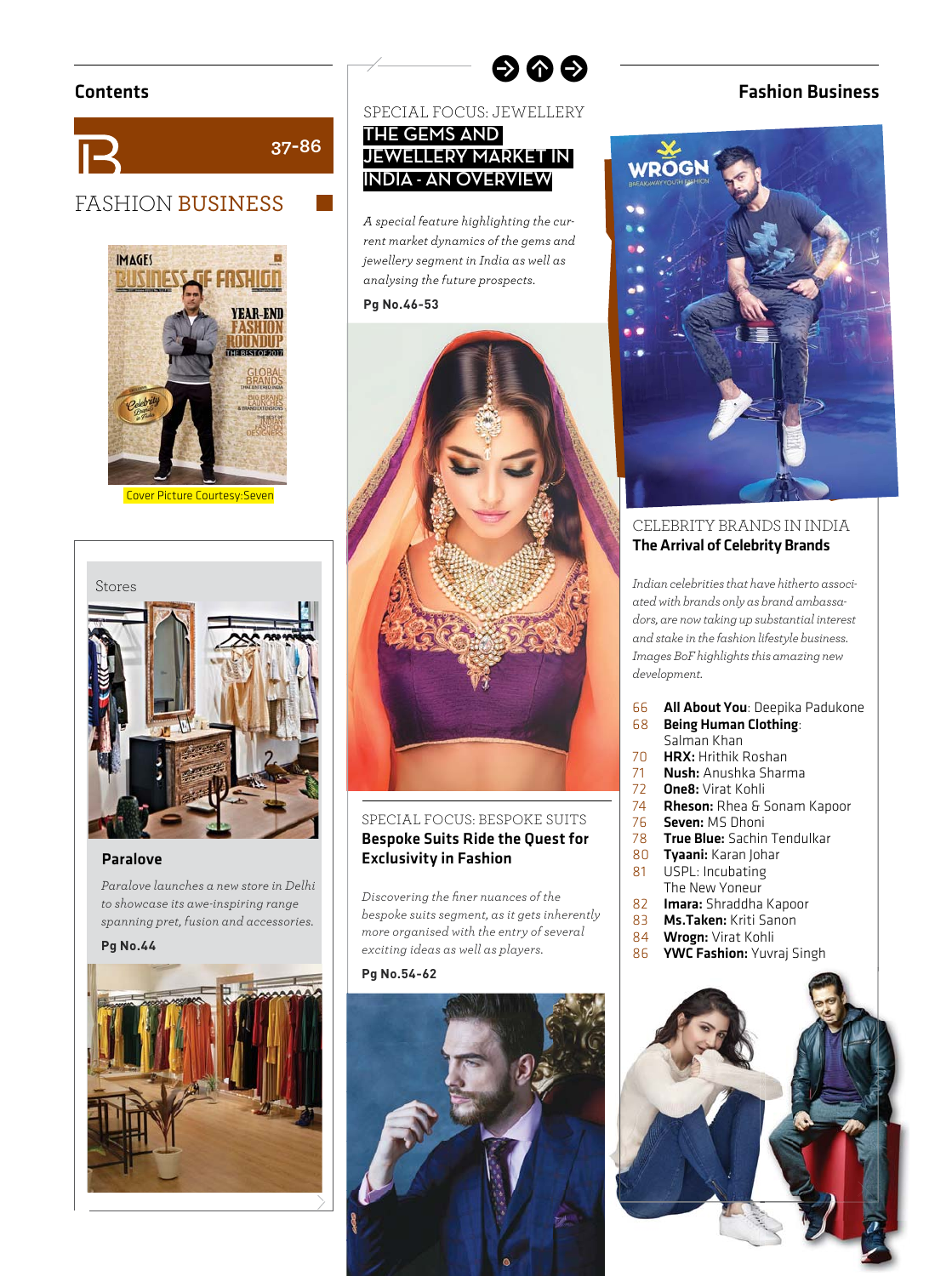# Contents



**87-176**

# 2017 FASHION WRAP-UP



DESIGNER MOVES:

#### 2017 - The Year That Was

A wrap up of how Indian designers unleashed their creative extraordinaire and also impacted the global fashion arena.

**Pg No. 90-98**

#### GLOBAL BRAND LAUNCHES

#### The Global Brands that Entered India in 2017

India continues to attract new global brands. We take a look at the most significant ones that have entered the Indian retail space in the year 2017.

- 102 **Simon Carter** by Aditya Birla Fashion and Retail
- 104 **Bally** by Reliance Brands Limited
- 105 Kate Spade New York by Reliance Brands Limited
- 105 Scotch & Soda By Reliance Brands Ltd.
- 106 Mango By Myntra
- 107 **Espirit** By Myntra
- 108 Little Mac By Myntra
- 110 **Selected Homme** By Bestseller India
- 111 **Junarose** By Bestseller India
- 112 Fruit of the Loom By Oban Fashions 113 Miniso
- 114 **Onitsuka** By Asics India Pvt. Ltd
- 116 **Springfield** By Tablez India
- 117 **Women's Secret** By Tablez India
- 118 **Under Armour** By Amazon
- 119 **Juicy Couture** Watches By Amazon<br>119 Steve Madden Jewellery By Amazon
- Steve Madden Jewellery By Amazon
- 120 Luminox By Helios Watch Store
- 121 **Elle Homme** By Renfro India

#### FDI APPLICATIONS

#### Who is coming in next? Impact of the new landscape of Single Brand FDI in Retai

A look at the impact that the recent reforms in FDI in the single brand retail trading sector and which are the new international players applying to enter India. **Pg No. 122-124**

INDIAN BRAND LAUNCHES

#### Indian Fashion Brands LAUNCHED IN 2017

A look at some of the key Indian Brands that were launched in 2017 along with their respective positioning and strategies.

 $\mathbf{\Omega}$ 

#### 128 ALCIS

- 130 STYLE QUOTIENT JEWELERY by BEING HUMAN
- 131 BERLEIGH
- 132 METRONAUT by FLIPKART
- 133 DIVASTRI by FLIPKART
- 133 ANMI by FLIPKART
- 134 GAME BEGINS
- 135 GLAMOUR MAFATLALS
- 136 **JUST SCARVES**
- 138 LINGERIE SHOP
- 139 MOM'S LOVE
- 140 OPTEES by MADAME
- 141 ROCK IT by MONTE CARLO
- 142 STEELE by CHUNMUN
- 147 WOOBA by DA MILANO
- 148 WOODS by WOODLAND
- 149 XYXX





#### Click to Brick: Flipping the Script

A new wave of born and bred online retail brand are now concentrating on establishing their physical presence. We find out why.

# **Pg No. 150-153**

#### INNOVATION

#### Myntra Incubation & Accelerator **PROGRAMS**

Th e-commerce giant is looking at forging strategic partnerships to accelerate the growth of local brands through technical know how, analytics and branding support from Myntra.

# **Pg No. 154-155**



## **2017 FASHION WRAP-UP**



INNOVATION

LIVA PROTEGE TIES UP WITH AMAZON **FASHION** 

Liva's one of a kind strategic alliance with Amazon will allow Liva Protege winners to showcase their collections exclusively on The Designer Boutique at Amazon.in.

Pa No. 156-157



#### BRAND EXTENSIONS

Major Brand Extensions in India

We find out what exactly is driving the extension ideologies in India today and showcase some of the interesting brand extensions of 2017.

- 160 BE DESI by NEERU'S
- 161 **URBAN F3** by BLACKBERYS
- 162 PLATINA by CAMBRIDGE
- 164 **CHIC** by CHAITALI BIPLAB
- 165 FILA ICONICS
- 166 GENX STYLE INNERS
- 167 HAPPY SOCKS BOXERS & LOUNGERS
- 168 HORRA
- 169 LYRA INNER WEAR
- 170 MOON WALKER
- 173 N1 ACTIVE by NUMERO UNO
- 174 ONN PREMIUM WEAR
- 175 RELIANCE JEWELS KIOSKS
- 176 WOODLAND INNER WEAR